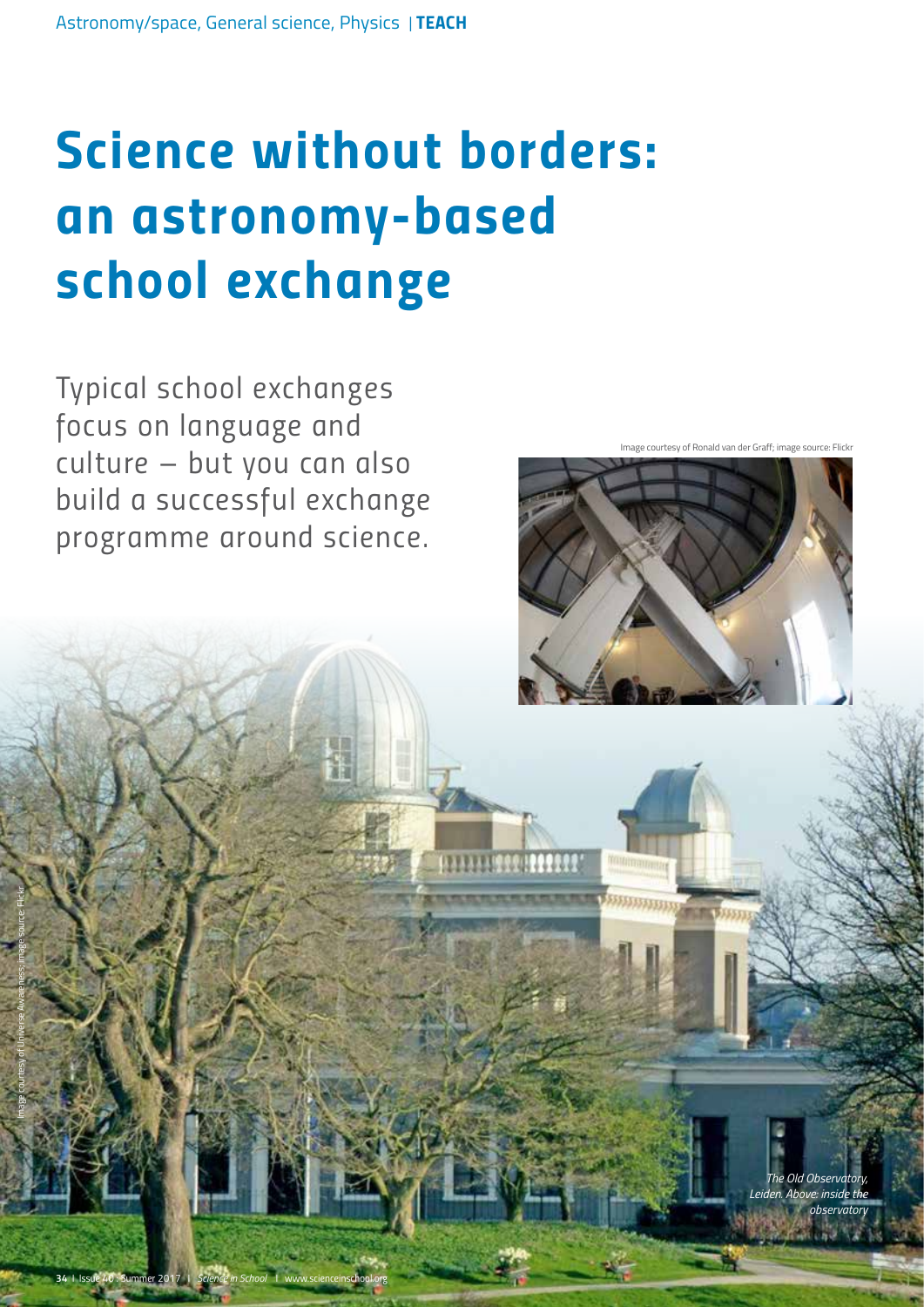#### By Christina Diehl and Claudia Callies

The main aim of most school exchange programmes is to help students learn another language. Organised activities – often with social, cultural or historical aspects – are usually included to get students talking to each other. But why are there so few exchange programmes where students learn and talk about science? Science is truly international, and English – which is not the first language for most scientists – is the lingua franca of the international scientific community.

Five years ago, we – as science teachers – decided to devise an exchange programme based on science topics and conducted in English. Since then, our schools in Münster (Germany) and Leiden (the Netherlands) have worked together on a programme in which students aged 14–16 learn about astronomy. Twice a year (in Leiden in November and Münster in February),

we introduce the students to methods, experiments and current research in astronomy – and, of course, have some fun with leisure-time activities.

Our students are enthusiastic about the programme, and we are proud that it has become a permanent fixture in our schools' calendars. Judging from the feedback we get from the students, we believe that the exchange helps students to develop or maintain a positive attitude towards natural sciences. During the exchange, the students gain an insight into real research and have the opportunity to practice their English skills within a scientific field. In the future, this experience might encourage them to take a STEM subject at school or university, or give them the confidence to go abroad for their studies.

In this article, we describe how we organise these exchanges and what we

*Astronomy/space*

*General science*

*Physics*

*Ages 14–16*

This article describes a novel and innovative way of teaching science by exchanging ideas between students, teachers and scientists from different countries.

Two ambitious teachers introduce their students to science, astronomy and to each other through an exchange programme. Via various activities, students from two countries obtain new experiences, exchange ideas, learn a new language and overcome obstacles with a common aim: to learn about science through experience within a multicultural environment.

Teachers will be able to adapt the ideas in the article to create similar activities in their own schools. Those from different subjects could work together to create an interdisciplinary approach. If schools can find a university department to co-operate with, this could also give the students their first taste of university life.

Christina Aristodimou, St Peter and Paul Lyceum, Cyprus

have learned along the way. Perhaps our experiences can inspire others to set up a scientific exchange at their school?

## *How to set up a scientific school exchange*

If you wish to initiate a scientific school exchange programme of your own, the following steps might serve as a guideline.

#### *1. Choose a topic*

*Find a suitable topic and one or more local co-operation partners who can provide expertise and opportunities for visits (e.g. a university with facilities for schools, a museum or observatory, or even a company).*

For the school in Leiden, astronomy was a natural choice: the town has an old observatory that offers guided tours, the European Space and Technology Centre (ESTEC) is close by, and the University of Leiden has an astronomy department. Another advantage is that astronomy is not part of the national school curriculum, so the students would all start at the same level.

#### *2. Find a partner school*

*Decide on how much time and money you can afford to spend on the exchange programme. Then find a country, a town and a twin school that suit your ideas.*

Since the students stay with host families, the largest part of the exchange cost is travel. In the Leiden school, we decided that the twin school should not be too far away. We also wanted the students to experience communicating about science in English with other nonnative speakers, so we chose a non-English speaking country. The duration, as for other exchanges the school offers, was four days. We found out where in Germany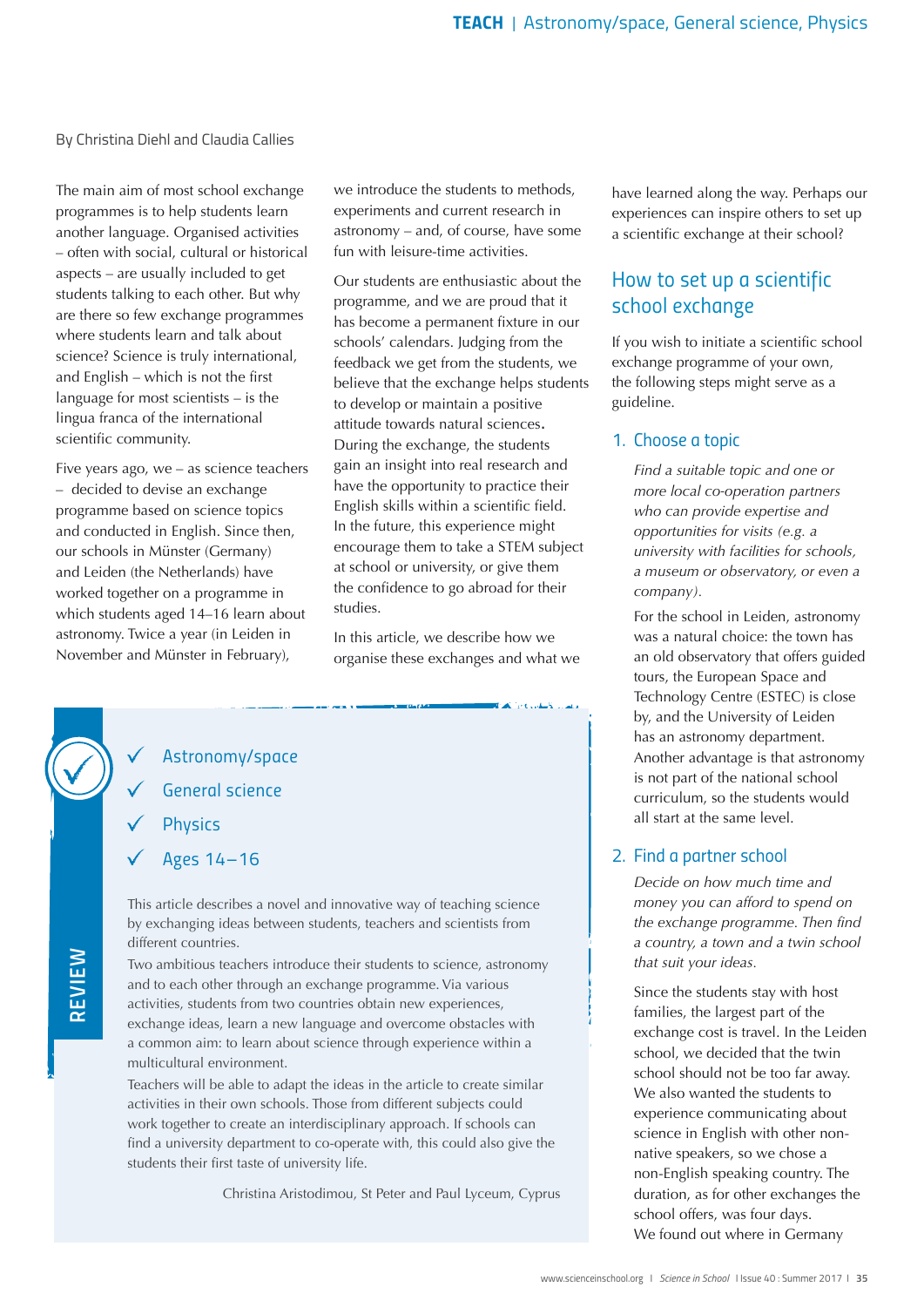astronomy could be studied at a university and chose two cities not too far from Leiden: Bonn and Münster. We then read the websites of the high schools in those cities to see if they might be interested in a scientific exchange programme. We contacted eight schools, and two of them responded positively. The final decision was made after we investigated which German school might be best suited in terms of the school calendar, enthusiasm of the teachers, and support from the school administration.

In Münster, the exchange started with the email from Leiden asking if their school might be interested in the programme, which we named Science in Space.

#### *3. Agree on the details*

*Arrange a meeting with the partner school to agree on the main organisational details at both schools, e.g. age and number of students, duration and date of the exchange, application deadlines, costs for students and teachers, and accommodation.*

We wanted the students to have enough knowledge of algebra to do interesting calculations, but not to be too close to their final exams, so we decided on students aged around 15. Since we planned activities requiring all the students from both schools to fit into a classroom or to go on a guided tour, we offered a maximum of 16 places for each school.

#### *4. Devise the programme*

*Prepare the schedule and the scientific part of the programme for the home visit by the partner school.*

Each team is responsible mainly for their home part of the programme. We now have an established pattern for the programme, comprising a mixture of social and astronomyrelated activities. The arrival half-day is used for students and staff to get to

know each other and the town. This is followed by a day at school, then a day at university, and a half-day at school again. You could also (or instead) include a visit to an external facility – somewhere like the Old Observatory in Leiden, which is still in operation, or the planetarium in Münster.

## *5. Publicise your exchange*

*Advertise the exchange at your school and select participants.*

Each year, we produce a flyer and put a notice on the schools' websites to inform students and parents about the exchange. Students who participated in the previous year's exchange visit classes to explain why it's great to get involved. To compete for places, the students write letters of application. We use these letters, the students' grades and the aim of gender parity as the selection criteria.

#### *6. Organise the social side*

*The student participants organise the social and cultural activities for the home visit.*

At each school, we usually have the first meeting with the students in mid-September. We tell them about the programme schedule and ask them to plan the group activities themselves. For example, we always have a city tour and dinner together on the first day, but the students organise the details. They might plan a trail-based quiz to get to know the town, and book a restaurant likely to appeal to other students.

## *7. Refine your plan*

*Check the programme from both sides, and take the time to fine-tune as needed.*

Although most of the activities are organised by the home school in each location, we always review both sides of the programme between us before the exchange, to ensure they form a coherent whole.

As well as balancing the social and scientific aspects, the programme should be arranged so that the second visit builds on the ideas from the first visit.

#### *8. Evaluate your exchange*

*Evaluate the programme after both sides of the exchange have taken place.*

We ask the students for feedback after each trip, but we also have an evaluation session with the teachers every year to discuss possible improvements.

# *Pitfalls and problems*

Our school exchange is now in its fifth year. While this means that much has gone right, it does not mean that nothing has ever gone wrong. We mention here two problems that we have had to resolve, in the hope that our experiences will help others to avoid these pitfalls.

#### *Workload*

*Be realistic about what students can achieve during a short exchange.*

In the first year, we devised a very ambitious programme with many different assignments for every student to complete. It turned out that the students had to work so fast that they often did not understand the assignments well. We found that it was better to allocate the assignments to different groups of students (and omit some). This led to students understanding the material for their own topics better, and making more interesting presentations about them, which the other students were then more able to follow.

## *Communication*

*Evaluate the programme every year, not only with the students but also with the teachers.*

In the fourth year of the exchange, we experienced some tension between the two teacher teams. What had happened? It turned out that we had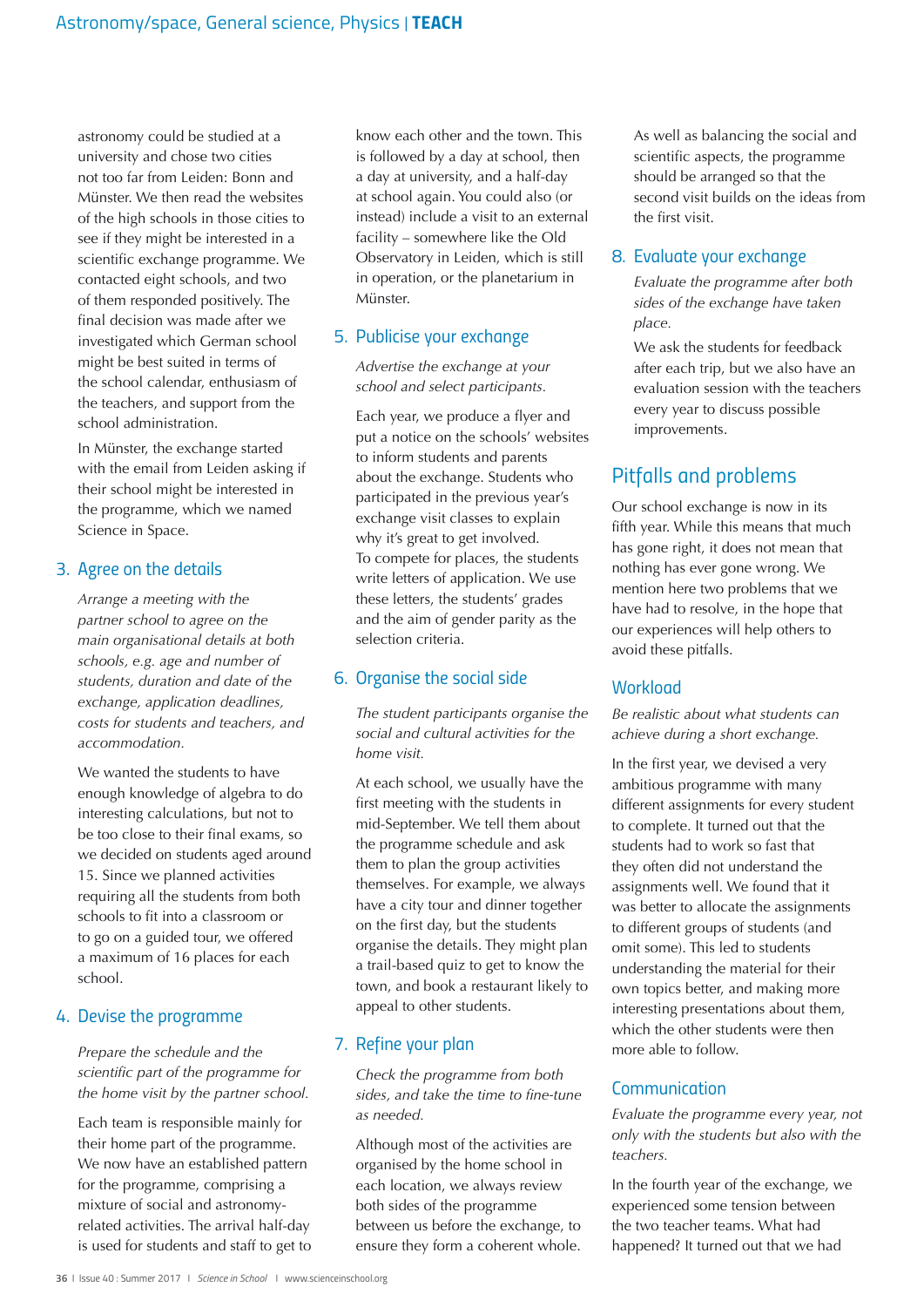

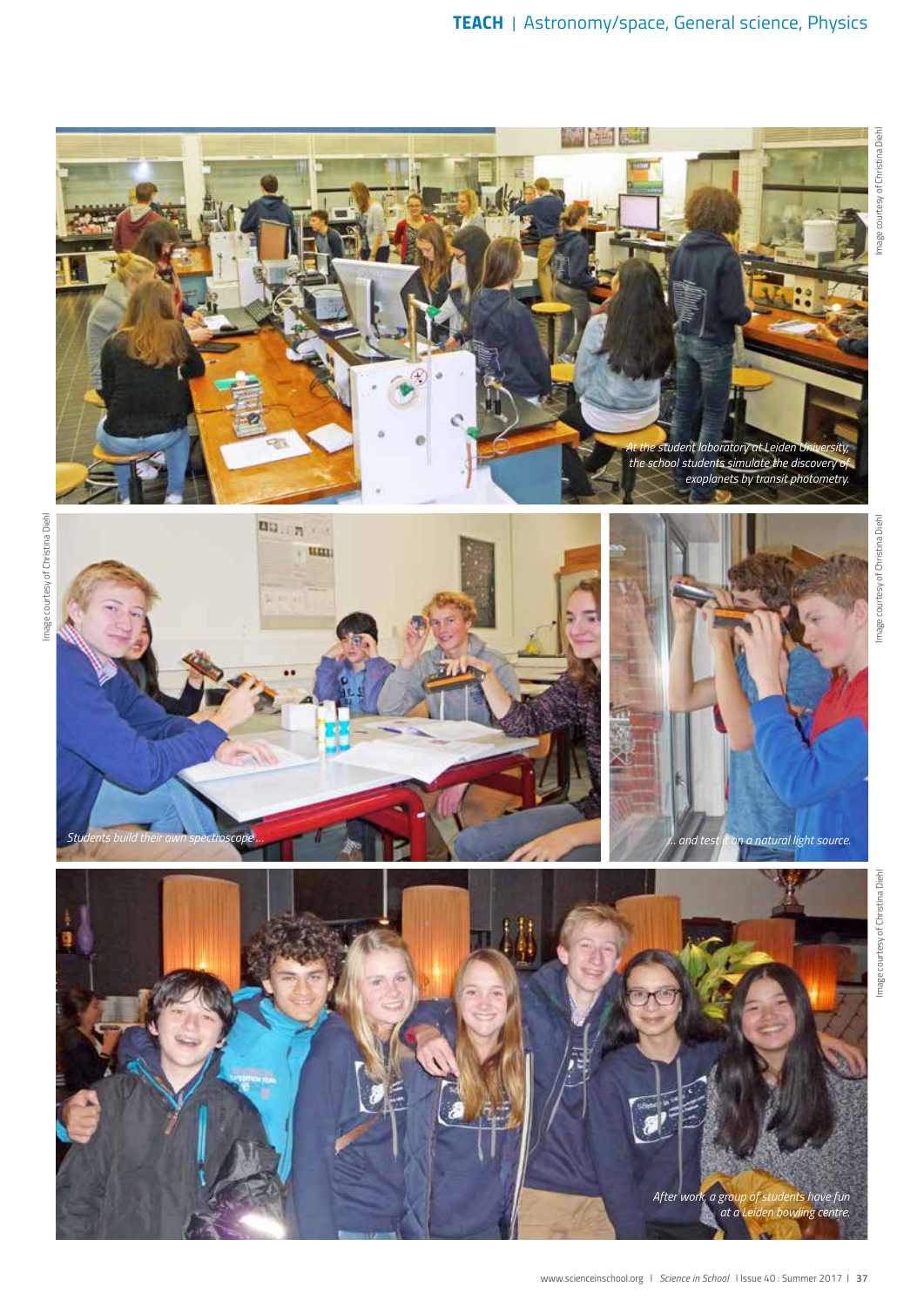#### Astronomy/space, General science, Physics *| TEACH*

Image courtesy of ESO / L Calçada



*Spectroscopic image of a fluorescent ceiling light, taken with the student spectroscope and a smartphone*

not talked enough about the different circumstances and practicalities at the two schools. We arranged a telephone conference, stated the problems as we saw them, discussed the limitations and possible options at the two schools, and

*Artist's impression of an exoplanet seen transiting a star. The slight dimming caused by such transits has led to exoplanet discoveries.* 

then went on to establish some written guidelines that both teams felt they could follow comfortably.

Because the exchange programme had gone so well for the students, we had not established a feedback culture

among ourselves. Now, we not only ask the students for feedback, but also take the time to look back at how things went for the teachers and how we feel about it.

驆





Image courtesy of Canadian Pacific; image source: Flickr

mage

courtesy of Canadian Pacific; image source: Flickr